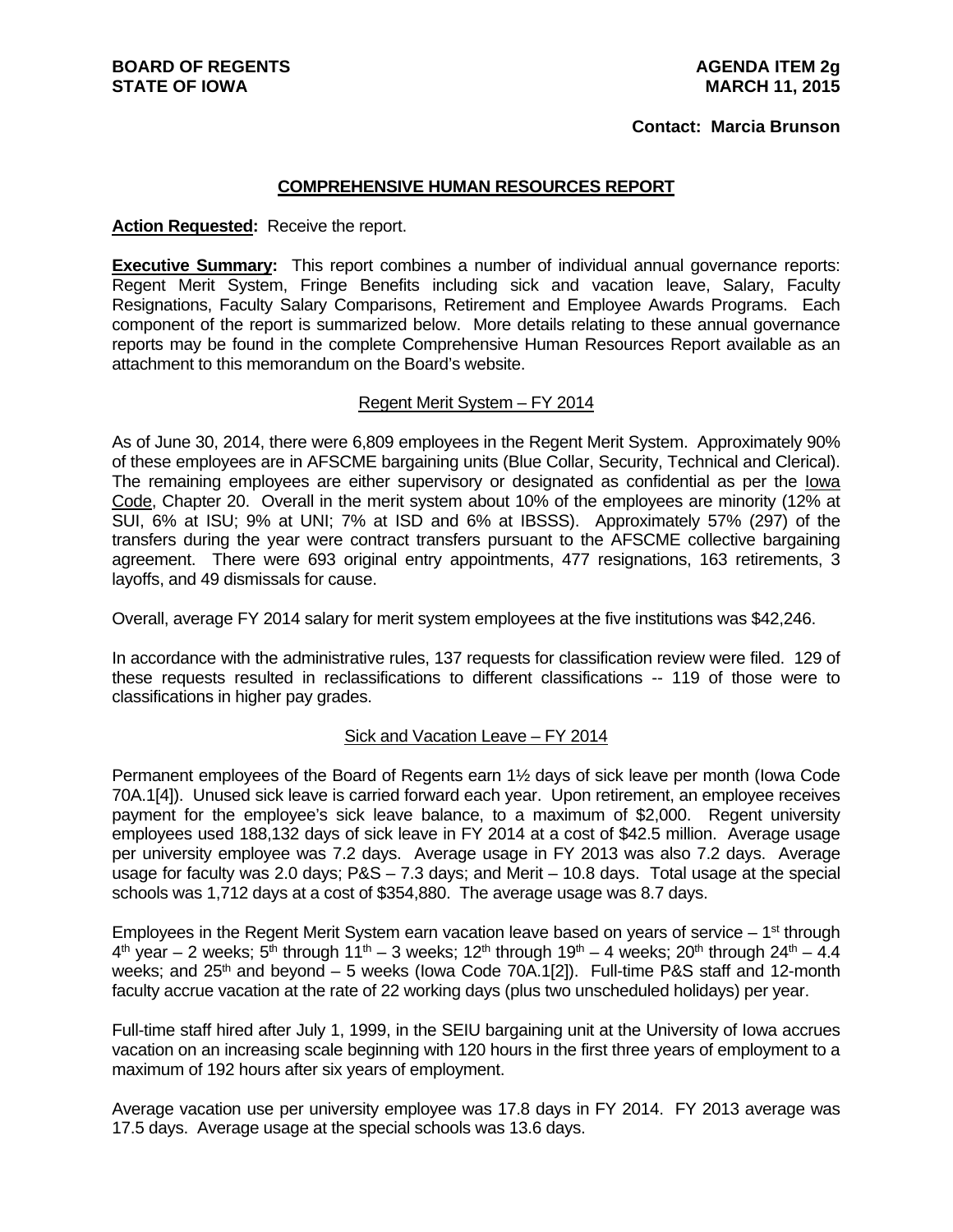In addition to vacation leave, state employees (including Regent employees) receive nine paid holidays plus two unscheduled days which are accrued as vacation.

#### Fringe Benefits – FY 2014

The Regent institutions spent \$563.2 million for insurance and retirement programs for faculty and staff during FY 2014. Institutional costs for fringe benefits as a percent of payroll were: SUI – 29;1%; ISU – 31.8%; UNI – 38.1%; ISD – 39.6%; and IBSSS – 37.7%.

Employees of the Board of Regents are covered by Social Security and Medicare. Social Security contribution is 6.2% for the employer and 6.2% for the employee to a calendar year 2014 salary maximum of \$117,000. Medicare contribution is 1.45% on all salary. The salary maximum for social security contributions increases to \$118,000 in calendar year 2015. In FY 2014, the institutions contributed \$129.3 million to Social Security and Medicare.

Employees may elect to participate either in IPERS (a defined benefit program) or TIAA-CREF (a defined contribution program) or a qualified substitute. About 54 employees at ISU are covered by federal retirement. Approximately 23,877 employees participate in TIAA-CREF and 5,560 in IPERS. At the universities historically, the employer contribution to TIAA-CREF is 10%, and the employee contribution is 5%. Contributions to TIAA-CREF at the special schools are at the IPERS rates – 8.93% by the employer and 5.95% by the employee. In FY 2014, the institutions contributed \$153.8 million to TIAA-CREF and \$10.0 million to IPERS.

The institutions provide employees with life insurance, accidental death and dismemberment, and long term disability insurance.

Each university offers health and dental insurance programs for its faculty, P&S staff, and nonorganized merit staff. The AFSCME covered employees at the universities and all employees of the special schools participate in the state health and dental insurance programs. The total cost to the institutions to provide health insurance coverage to faculty and staff in FY 2014 was \$234.3 million and \$14.2 million for dental insurance.

More detailed information about the fringe benefits programs at the five institutions may be found in the full report beginning on page 12. The full report is available as an attachment to this memo on the Board's website.

## Retirement Report – FY 2014

In addition to regular retirement either through IPERS or TIAA-CREF, faculty and staff may retire by participating in the phased retirement program. The phased retirement program was first approved by the Board in 1982. With approval of the institutional administration, faculty and staff may request participation in phased retirement at age 57 with at least 15 years of service. Through the program, employees reduce their appointments to no greater than 65% and no less than 50%. A normal phasing period is five years; and during the first four years, the participant's salary reflects the actual time worked plus an additional 10% incentive. Benefits, except for FICA, IPERS and Federal Retirement, are paid as if the employee were fulltime. The current phased retirement program expires on June 30, 2017.

There were 60 new participants in phased retirement in FY 2014 with a total of 136 currently active. A total of 1,212 faculty and staff have participated in the program since its inception in 1982.

The cost of phased retirement incentives was \$3.4 million. Approximately \$9.5 million was released through operation of the phased retirement program. These funds were used in a variety of ways at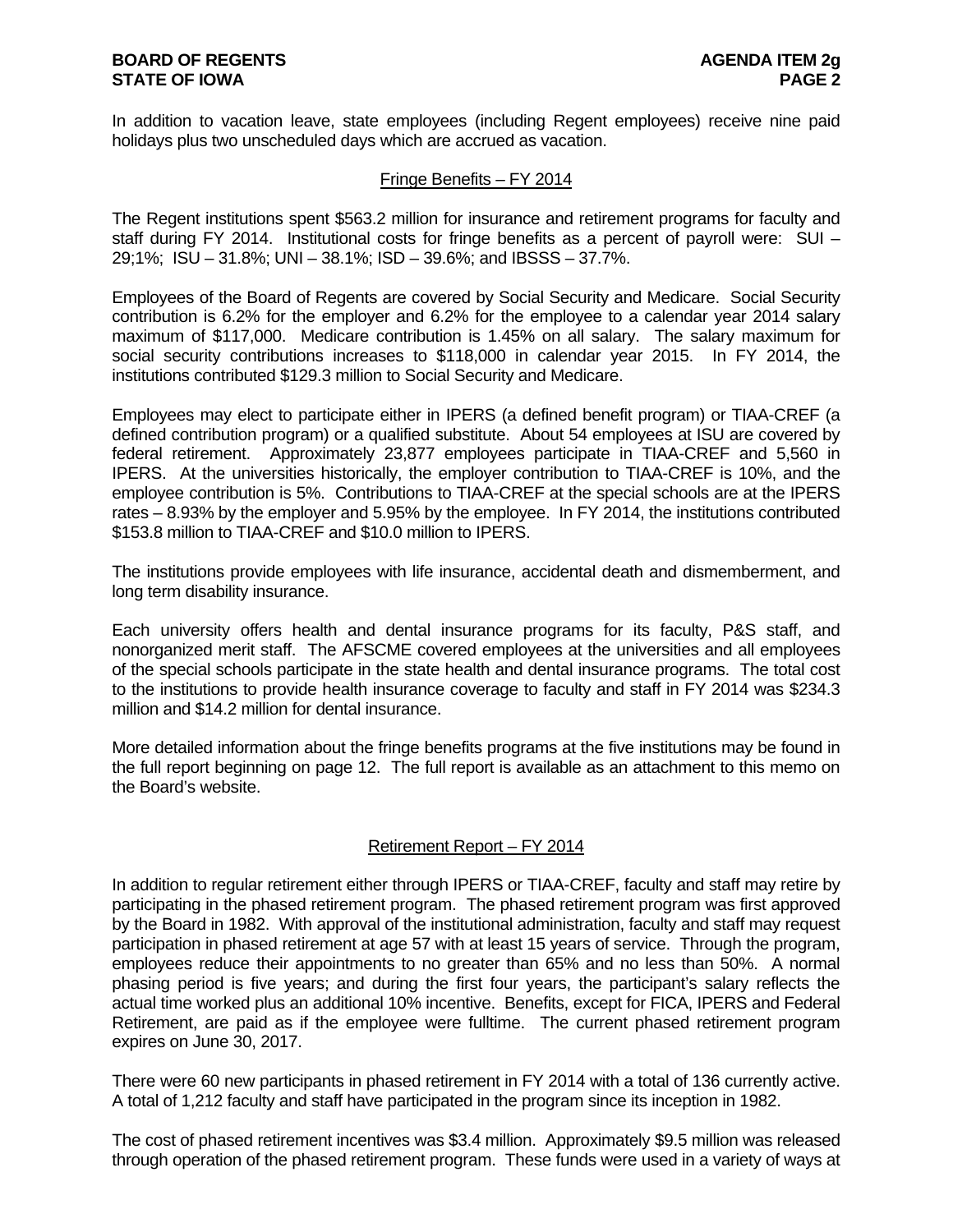the institutions with most going toward either replacement personnel or reallocations to fund other areas of need.

During FY 2014, 603 faculty and staff left the institutions through regular retirement.

## Salary Report – FY 2015

The information provided in the salary component of this report details salary increases and average salaries for the current fiscal year (FY 2015).

Average salary increases for faculty, P&S and merit staff for FY 2015 are as follows:

|              | <b>Faculty</b> | <b>P&amp;S</b> | Merit** |
|--------------|----------------|----------------|---------|
| SUI          | 2.2%           | $2.6\%$ *      | 2.1%    |
| <b>ISU</b>   | 3.45%          | 3.0%           | 1.3%    |
| <b>UNI</b>   | 2.25%          | 2.2%           | 1.0%    |
| <b>ISD</b>   | 4.0%           | 4.8%           | 1.8%    |
| <b>IBSSS</b> | 5.1%           | 4.0%           | 1.0%    |

\* Excludes SEIU; SEIU average increase was 2.5%<br>\*\* AESCALE staff received no across the board increa

AFSCME staff received no across-the-board increase in FY 2014; eligible employees received step increases valued at 4.5% for eligible employees.

More detailed tables are provided in the full report beginning on page 32. The full report is available on the Board's website as an attachment to this memo.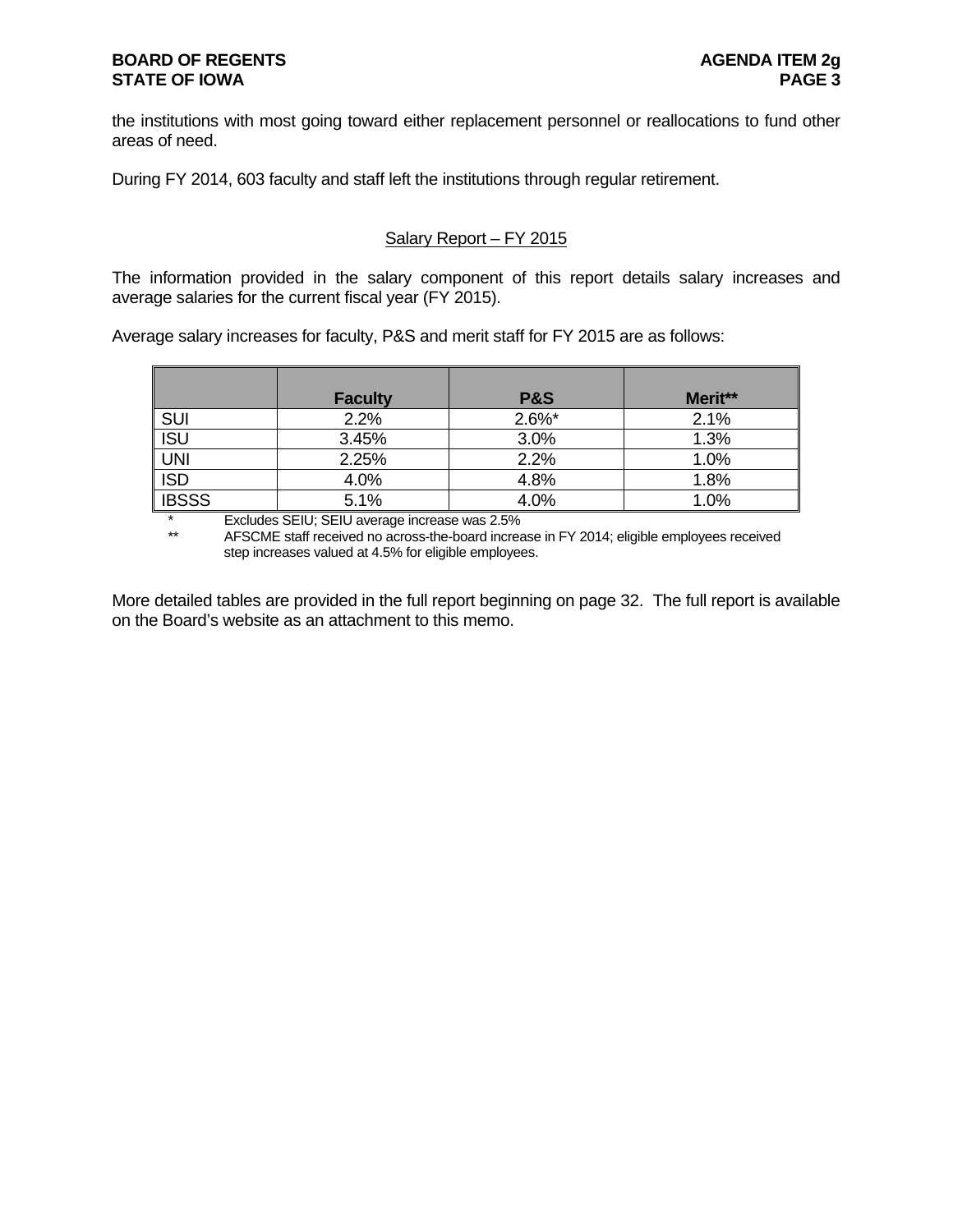### Faculty Salary Comparisons

For many years, the universities have used Board-designated peer groups to make comparisons in several other areas such as tuition and fees, residence system rates, and salaries. Each peer group has 10 institutions which were deemed by the Board to be comparable. These institutions are public universities in Minnesota, Illinois, Indiana, Ohio, Arizona, California, Michigan, North Carolina, Texas, and Wisconsin. (See Attachment A)

In order to get a broader comparison for faculty salaries, the ISU and SUI groups were expanded to include 57 AAU institutions in the AAU Data Exchange (AAUDE). (See Attachment B and Attachment C).

The University of Northern Iowa expanded its listing to include those institutions in the Education Trust. The salaries for these institutions are those that are published by the AAUP in its annual faculty salary survey. (See Attachment D).

The Education Trust was established in 1990 by the American Association of Higher Education as a special project to encourage colleges and universities to support K-12 reform efforts. Since then, the Education Trust has grown into an independent nonprofit organization. Its mission is to make schools and colleges work for all the young people they serve. The definition of the UNI peer institution as per the Education Trust Report is "competitive student selectivity, masters-degree granting, between 5,000 and 14,000 students, and a median SAT score between 1,000 and 1,100.

Attachment E (SUI) and Attachment F (ISU) compare average salaries as a percent of the respective peer group averages.

Attachment G provides a comparison of average faculty salary increases within the peer groups for the past five years.

Attachment H provides a comparison of faculty total compensation within the peer groups.

Attachment I provides comparison data relating to the salaries in the University of Iowa College of Medicine.

#### Employee Award Programs -- FY 2014

In May 2005, the Board approved a pilot program to recognize exceptional performance by nonorganized professional and scientific staff at the University of Iowa. The program was approved for a one-year period. The program allowed for awards for exceptional performance (up to 10% of salary) and SPOT awards (\$75 or less).

Rather than consider an extension of the pilot award program at the University of Iowa, the Board approved a revision to the Policy Manual to authorize such programs at the other institutions. The policy requires submission of a report each year on the operation of the program.

The University of Iowa has had a fully operational program since the initial pilot. Iowa State University implemented its extra-meritorious performance pay program in FY 2011.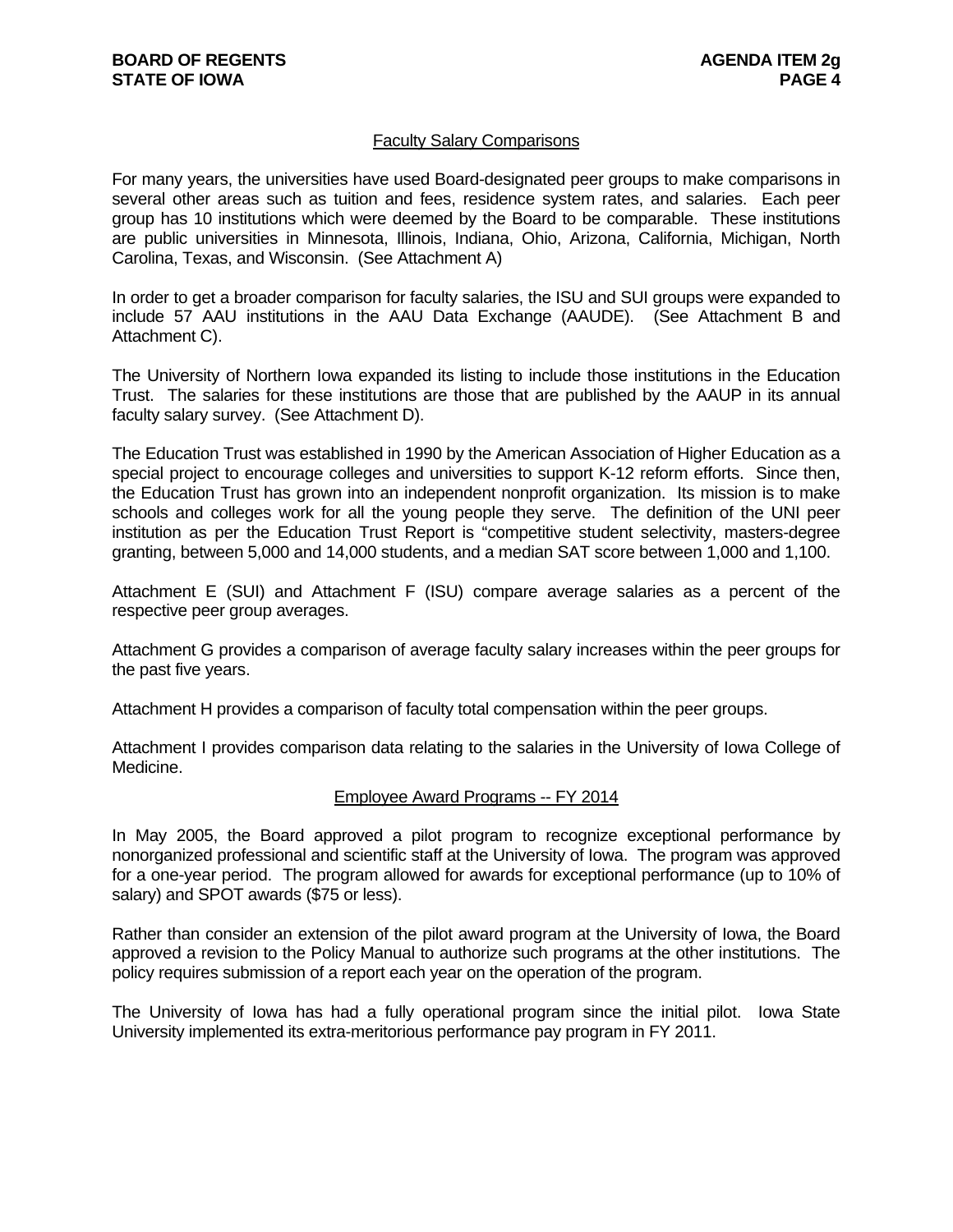## **BOARD OF REGENTS BOARD OF REGENTS STATE OF IOWA** PAGE 5

The following table reflects the operation of the awards programs:

| University of Iowa        | <b>Eligible</b><br><b>Employees</b> | Number of<br>Awards<br><b>Presented</b> | <b>Dollar</b><br>Range of<br><b>Awards</b> | Average<br><b>Dollars</b><br>Awarded | <b>Total</b><br><b>Dollars</b><br>Awarded |  |
|---------------------------|-------------------------------------|-----------------------------------------|--------------------------------------------|--------------------------------------|-------------------------------------------|--|
| <b>Exceptional</b>        | 5.745                               | 185                                     | \$400-                                     | \$3,953                              | \$731,322                                 |  |
| <b>Performance Awards</b> |                                     |                                         | \$22,360                                   |                                      |                                           |  |
| <b>Spot Awards</b>        | 5.745                               | 405                                     | $$20 - $75$                                | \$74                                 | \$48744                                   |  |

| <b>Eligible</b>                                    |       | Number of        | <b>Dollar</b>        | Average        | Total          |  |
|----------------------------------------------------|-------|------------------|----------------------|----------------|----------------|--|
| <b>Iowa State University</b>                       |       | Awards           | Range of             | <b>Dollars</b> | <b>Dollars</b> |  |
| <b>Employees</b>                                   |       | <b>Presented</b> | <b>Awards</b>        | Awarded        | Awarded        |  |
| <b>Extra-Meritorious</b><br><b>Performance Pav</b> | 2,387 | 57               | $$500 -$<br>\$10,000 | \$3,724        | \$212,280      |  |

H:\HR\Docket 201\March\Comprehensive HR Report docket memo March 2015.doc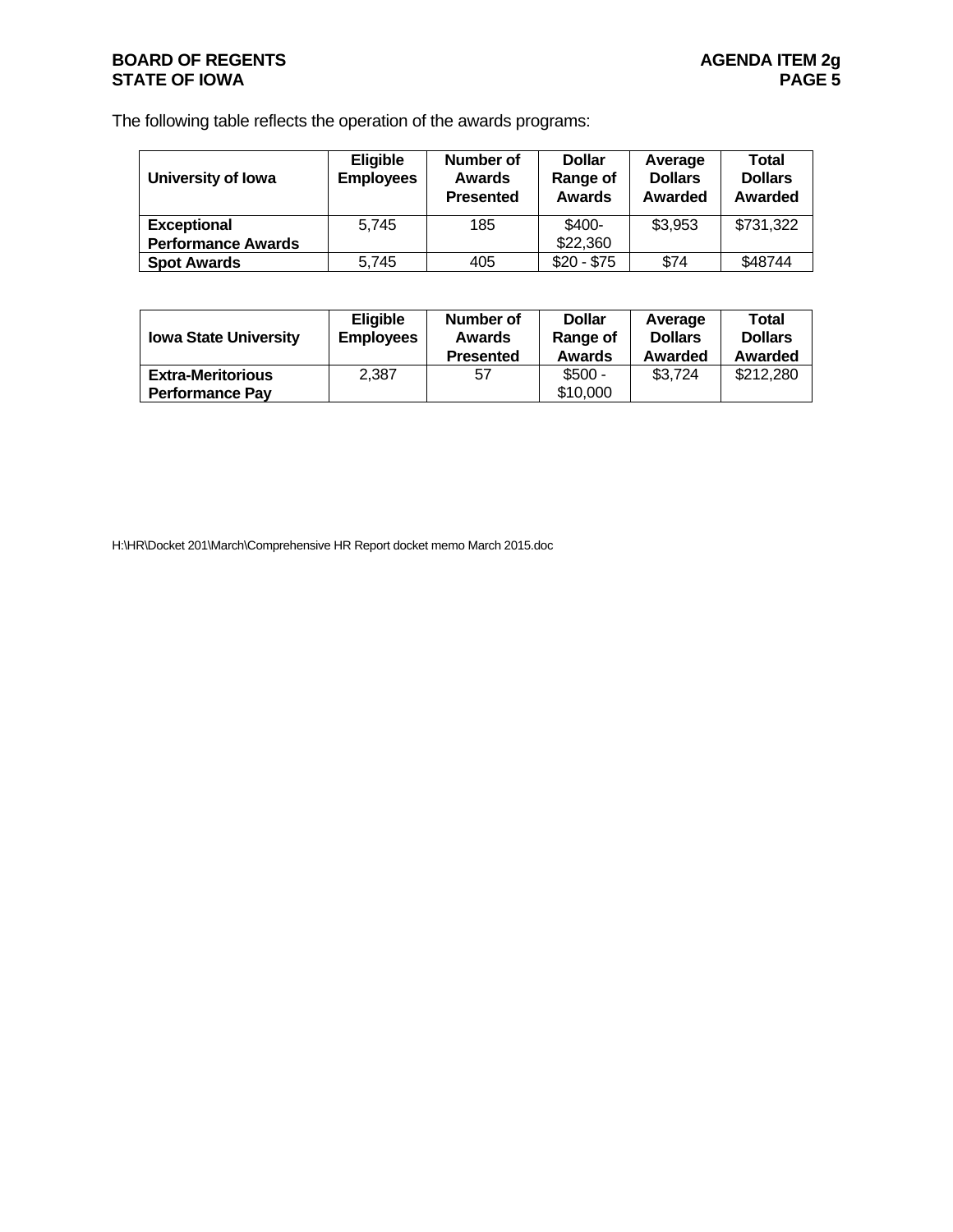### **REGENT INSTITUTIONS COMPARISON GROUPS AVERAGE FACULTY SALARIES, 2013-14 ESTIMATED FACULTY SALARY INCREASES, 2014-15**

|                                           |                        | <b>Estimated</b><br><b>Average Percent</b> | <b>Estimated</b>       |
|-------------------------------------------|------------------------|--------------------------------------------|------------------------|
|                                           | <b>Average Faculty</b> | Increase 2014-15                           | <b>Average Faculty</b> |
| <b>COMPARISON GROUPS</b>                  | Salary 2013-14 (1)     | (2)                                        | Salary 2014-15         |
| University of California, Los Angeles     | 147.324                | 3.00%                                      | 151,700                |
| University of Michigan, Ann Arbor         | 126,400                | n/a                                        | 126,400                |
| University of Illinois, Urbana            | 117,278                | 2.50%                                      | 120,200                |
| University of Texas, Austin               | 119,800                | n/a                                        | 119,800                |
| University of North Carolina, Chapel Hill | 116,000                | n/a                                        | 116,000                |
| Ohio State University, Main Campus        | 111,271                | 2.00%                                      | 113,500                |
| University of Minnesota, Twin Cities      | 108,970                | 2.50%                                      | 111,700                |
| Indiana University, Bloomington           | 107,477                | 2.00%                                      | 109,600                |
| University of Wisconsin                   | 106,807                | 1.00%                                      | 107,900                |
| <b>UNIVERSITY OF IOWA</b>                 | 104,614                | 2.20%                                      | 106,900                |
| University of Arizona                     | 99,600                 | 0.00%                                      | 99,600                 |
|                                           |                        |                                            |                        |
| University of Illinois, Urbana            | 117,278                | 2.50%                                      | 120,200                |
| University of California, Davis           | 116,200                | n/a                                        | 116,500                |
| Ohio State University, Main Campus        | 111,271                | 2.00%                                      | 113,500                |
| University of Minnesota, Twin Cities      | 108,970                | 2.50%                                      | 111,700                |
| University of Wisconsin                   | 106,807                | 1.00%                                      | 107,900                |
| Purdue University, Main Campus            | 106,200                | n/a                                        | 106,200                |
| Texas A & M                               | 106,100                | n/a                                        | 106,100                |
| Michigan State University                 | 104,000                | n/a                                        | 104,000                |
| <b>IOWA STATE UNIVERSITY</b>              | 100,400                | 3.45%                                      | 103,900                |
| North Carolina State University (3)       | 99,400                 | $< 1.00\%$                                 | 100,400                |
| University of Arizona                     | 99,600                 | 0.00%                                      | 99,600                 |
|                                           |                        |                                            |                        |
| University of North Texas                 | 89,100                 | 1.00%                                      | 90,000                 |
| Central Michigan University               | 86,500                 | 2.00%                                      | 88,300                 |
| Ohio University, Athens                   | 85,500                 | n/a                                        | 85,500                 |
| University of North Carolina, Greensboro  | 84,700                 | n/a                                        | 84,700                 |
| Northern Arizona University               | 79,600                 | 3.00%                                      | 82,000                 |
| Indiana State University, Terre Haute     | 77,800                 | 2.00%                                      | 79,300                 |
| California State University, Fresno       | 79,200                 | n/a                                        | 79,200                 |
| UNIVERSITY OF NORTHERN IOWA               | 77,300                 | 2.25%                                      | 79,000                 |
| Illinois State University                 | 77,400                 | 2.00%                                      | 78,900                 |
| University of Minnesota, Duluth           | 72,600                 | n/a                                        | 72,600                 |
| University of Wisconsin, Eau Claire       | 65,600                 | 1.00%                                      | 66,300                 |

(1) Academe, the Bulletin of the American Association of University Professors, Special Bulletin The averages are for the ranks of professor, associate professor and assistant professor.

(2) Estimated increases obtained by universities through contacts with comparison institutions. Averages exclude clinical faculty per Academe guidelines. Average increases for Iowa universities are actual increases.

(3) North Carolina faculty received a flat amount -- \$1,000.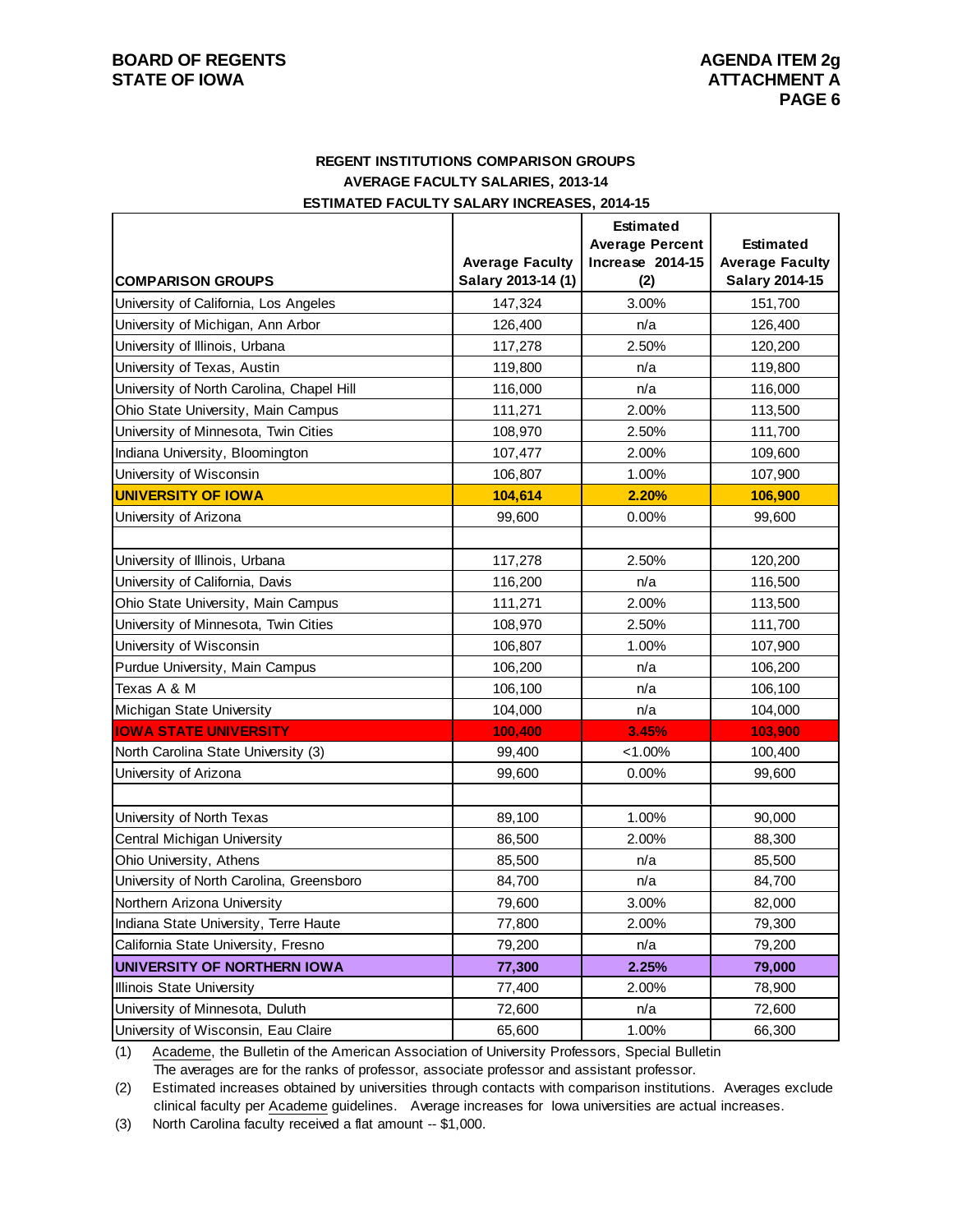## **BOARD OF REGENTS AGENERY AGENERATION STATE OF IOWA** AND **ATTACHMENT B**

## **PAGE 7**

| Average Instructional Faculty Salaries and Relative Standing     |
|------------------------------------------------------------------|
| by Academic Rank, AAU Public and Private Institutions, Fall 2013 |

**Three-Professorial-Ranks Professor Associate Professor Assistant Professor Combined**<br>Average Salary | Average Salary | Average Salary | Average Salary | Average Salary Average Salary Average Salary Average Salary Average Salary **Institution Salary N Ranking Salary N Ranking Salary N Ranking Salary N Ranking Salary N Ranking** Stanford 215,152 494 1 140,227 407 1 117,477 329 2 164,234 1,230 1 Harvard 207,145 494 3 123,773 407 3 114,548 329 3 154,790 1,230 2 Chicago, Univ of 210,725 494 2 118,853 407 6 105,612 329 5 152,209 1,230 3 Penn 192,277 494 4 119,472 407 5 118,046 329 1 148,331 1,230 4 MIT 185,855 494 7 127,175 407 2 111,079 329 4 146,437 1,230 5 Duke 186,437 494 6 120,793 407 4 103,527 329 7 142,539 1,230 6 Yale 192,245 494 5 118,341 407 7 95,902 329 13 142,021 1,230 7 Northwestern 181,956 494 9 115,149 407 10 102,739 329 8 138,661 1,230 8 Wash. Univ - St Louis | No. 2008 | 183,550 194 8 | 110,583 107 12 | 98,301 329 11 | 136,604 1,230 9 **UCLA 173,660 494 11 111,477 407 11 91,169 329 18 131,019 1,230 10** Cornell University - Endowed College 164,959 494 13 115,330 407 9 98,352 329 10 130,721 1,230 11 Vanderbilt 174,788 494 10 107,497 407 17 88,934 329 23 129,558 1,230 12 UC Berkeley 165,035 494 12 110,141 407 14 99,193 329 9 129,259 1,230 13 Southern Cal 164,558 494 15 110,020 407 15 95,627 329 14 128,074 1,230 14 Boston University 161,614 494 16 110,189 407 13 93,189 329 16 126,296 1,230 15 Brown 164,749 494 14 107,565 407 16 88,940 329 22 125,549 1,230 16 Toronto 149,346 494 22 117,071 407 8 92,591 329 17 123,486 1,230 17 Carnegie-Mellon 150,692 494 21 104,188 407 19 104,429 329 6 122,930 1,230 18 **Michigan 156,872 494 18 103,900 407 20 89,630 329 21 121,358 1,230 19** Emory 158,381 494 17 104,809 407 18 85,923 329 28 121,273 1,230 20 Rutgers 153,734 494 19 102,212 407 21 80,711 329 39 117,153 1,230 21 Rochester 143,472 494 31 101,654 407 22 96,031 329 12 116,945 1,230 22 Georgia Tech 145,935 494 26 99,903 407 24 94,312 329 15 116,895 1,230 23 Virginia 150,847 494 20 99,487 407 25 87,038 329 25 116,785 1,230 24 UC San Diego 147,423 494 23 96,853 407 28 90,248 329 20 115,397 1,230 25 **Illinois 144,995 494 30 96,203 407 32 90,367 329 19 114,238 1,230 26 North Carolina 146,218 494 25 97,235 407 27 84,156 329 32 113,410 1,230 27 Texas 145,402 494 28 94,416 407 34 88,461 329 24 113,301 1,230 28** 142,001 494 33 99,217 407 26 86,466 329 26 112,989 1,230 29 29 26 29 112,989 1,230 UC Irvine 145,596 494 27 94,916 407 33 85,559 329 29 112,767 1,230 30 SUNY-Stony Brook 143,397 494 32 100,183 407 23 80,508 329 41 112,276 1,230 31 Penn State 140,650 494 34 96,850 407 29 84,987 329 30 111,268 1,230 32 Tulane 147,099 494 24 91,983 407 41 79,809 329 43 110,863 1,230 33 **Ohio State 139,239 494 36 94,148 407 36 84,761 329 31 109,747 1,230 34** UC Santa Barbara 145,145 494 29 89,975 407 48 78,195 329 47 108,981 1,230 35<br>Pittsburgh 107,876 1,230 36 140,175 494 35 93,002 407 38 77,780 329 49 107,876 1,230 36 Pittsburgh 140,175 494 35 93,002 407 38 77,780 329 49 107,876 1,230 36 **Minnesota 136,044 494 37 91,867 407 42 82,274 329 35 107,044 1,230 37** Brandeis 130,810 494 45 96,629 407 30 82,153 329 36 106,485 1,230 38 Washington 128,054 494 50 96,346 407 31 86,220 329 27 106,372 1,230 39 Case Western 136,028 494 38 91,561 407 44 79,294 329 44 106,139 1,230 40 UC Davis 134,004 494 41 91,177 407 46 82,099 329 37 105,949 1,230 41 **Indiana 132,578 494 43 90,709 407 47 82,994 329 33 105,461 1,230 42** Colorado 128,844 494 47 94,273 407 35 82,382 329 34 104,977 1,230 43 SUNY-Buffalo 133,448 494 42 91,753 407 43 77,918 329 48 104,798 1,230 44 **Iowa 135,342 494 39 89,922 407 49 76,653 329 51 104,614 1,230 45** Illinois - Chicago 131,618 494 44 92,346 407 40 79,030 329 45 104,557 1,230 46 Purdue 130,631 494 46 91,361 407 45 80,650 329 40 104,268 1,230 47 Michigan State 135,140 494 40 92,837 407 39 72,017 329 56 104,258 1,230 48 **Wisconsin 123,450 494 51 93,258 407 37 81,598 329 38 102,265 1,230 49** Texas A&M 128,245 494 49 88,064 407 51 80,413 329 42 102,155 1,230 50 Florida 128,288 494 48 85,115 407 52 76,230 329 52 100,078 1,230 51 Iowa State 122,279 494 52 88,905 407 50 78,827 329 46 99,613 1,230 52 **Arizona 122,167 494 53 85,105 407 53 73,389 329 54 96,856 1,230 53** Nebraska 118,972 494 55 81,983 407 56 77,678 329 50 95,687 1,230 54 Kansas 121,156 494 54 82,318 407 55 73,278 329 55 95,498 1,230 55 Oregon 114,104 494 57 82,480 407 54 74,995 329 53 93,179 1,230 56 Missouri 117,488 494 56 78,191 407 57 64,732 329 57 90,373 1,230 57 Mean \$150,000 \$100,368 \$87,885 \$100,368 \$100,368 \$116,963 (Adjusted to SUI Rank Distribution)

Includes all fulltime instructional faculty (regular and temporary). Salaries of faculty on 12-month contracts are adjusted to an academic year basis using a 9/11ths factor. source: Annual AAUP Faculty Salary Survey for fulltime instructional faculty as exchanged via the AAU Data Exchange (AAUDE).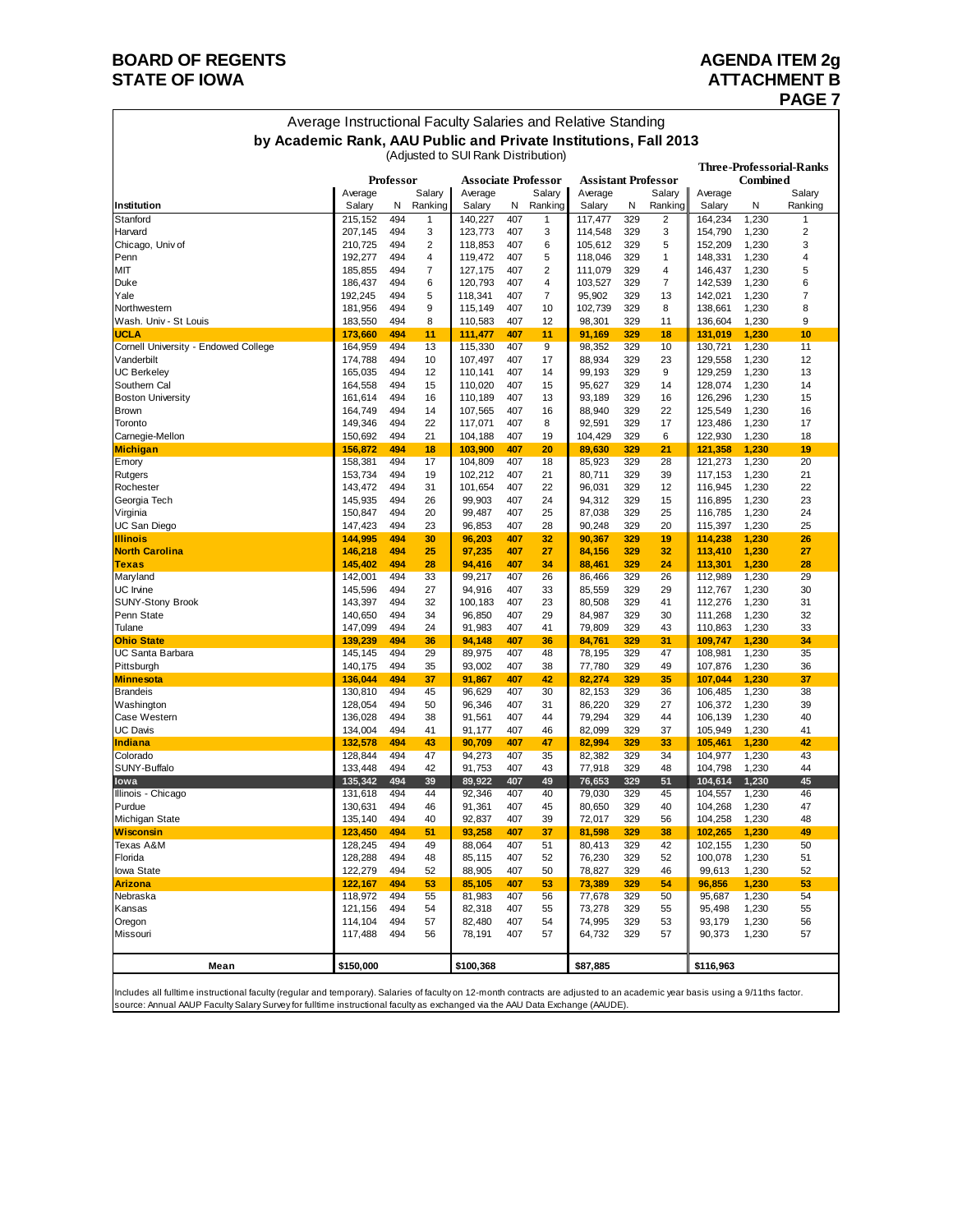### **BOARD OF REGENTS** AGENDA ITEM 2g STATE OF IOWA **ATTACHMENT C**

#### Average Instructional Faculty Salaries and Relative Standing **by Academic Rank, AAU Public and Private Institutions, Fall 2013**

|                                   |                    |            | <b>Associate</b>  |            | <b>Assistant</b>  |            |                    |                |                   |
|-----------------------------------|--------------------|------------|-------------------|------------|-------------------|------------|--------------------|----------------|-------------------|
|                                   | <b>Professor</b>   |            | Professor         |            | Professor         |            |                    | Combined       |                   |
| Institution                       | Average<br>Salary  | N          | Average<br>Salary | N          | Average<br>Salary | N          | Average<br>Salary  | Ν              | Salary<br>Ranking |
| Columbia                          | 215,518            | 515        | 145,303           | 403        | 110,858           | 306        | 166,235            | 1,224          | 1                 |
| Stanford                          | 215,152            | 515        | 140,227           | 403        | 117,477           | 306        | 166,064            | 1,224          | 2                 |
| Harvard                           | 207,145            | 515        | 123,773           | 403        | 114,548           | 306        | 156,546            | 1,224          | 3                 |
| Chicago, Univ of                  | 210,725            | 515        | 118,853           | 403        | 105,612           | 306        | 154,198            | 1,224          | 4                 |
| Penn                              | 192,277            | 515        | 119,472           | 403        | 118,046           | 306        | 149,748            | 1,224          | 5                 |
| MIT                               | 185,855            | 515        | 127,175           | 403        | 111,079           | 306        | 147,841            | 1,224          | 6                 |
| Caltech                           | 182,104            | 515        | 122,727           | 403        | 116,210           | 306        | 146,081            | 1,224          | 7                 |
| Duke                              | 186,437            | 515        | 120,793           | 403        | 103,527           | 306        | 144,097            | 1,224          | 8                 |
| Yale                              | 192,245            | 515        | 118,341           | 403        | 95,902            | 306        | 143,827            | 1,224          | 9                 |
| Northwestern                      | 181,956            | 515        | 115,149           | 403        | 102,739           | 306        | 140,156            | 1,224          | 10                |
| Wash. Univ - St Louis             | 183,550            | 515        | 110,583           | 403        | 98,301            | 306        | 138,214            | 1,224          | 11                |
| UCLA                              | 173,660            | 515        | 111,477           | 403        | 91,169            | 306        | 132,564            | 1,224          | 12                |
| Cornell                           | 164,959            | 515        | 115,330           | 403        | 98,352            | 306        | 131,967            | 1,224          | 13                |
| Vanderbilt                        | 174,788            | 515        | 107,497           | 403        | 88,934            | 306        | 131,169            | 1,224          | 14                |
| Rice                              | 171,488            | 515        | 106,415           | 403        | 95,513            | 306        | 131,069            | 1,224          | 15                |
| <b>UC Berkeley</b>                | 165,035            | 515        | 110,141           | 403        | 99,193            | 306        | 130,501            | 1,224          | 16                |
| Southern Cal                      | 164,558            | 515        | 110,020           | 403        | 95,627            | 306        | 129,369            | 1,224          | 17                |
| <b>Boston University</b>          | 161,614            | 515        | 110,189           | 403        | 93,189            | 306        | 127,576            | 1,224          | 18                |
| <b>Brown</b>                      | 164,749            | 515        | 107,565           | 403        | 88,940            | 306        | 126,969            | 1,224          | 19                |
| Toronto                           | 149,346            | 515        | 117,071           | 403        | 92,591            | 306        | 124,531            | 1,224          | 20                |
| Carnegie-Mellon                   | 150,692            | 515        | 104,188           | 403        | 104,429           | 306        | 123,815            | 1,224          | 21                |
| Emory                             | 158,381            | 515        | 104,809           | 403        | 85,923            | 306        | 122,628            | 1,224          | 22                |
| Michigan                          | 156,872            | 515        | 103,900           | 403        | 89,630            | 306        | 122,620            | 1,224          | 23                |
| Rutgers                           | 153,734            | 515        | 102,212           | 403        | 80,711            | 306        | 118,515            | 1,224          | 24                |
| Virginia                          | 150,847            | 515        | 99,487            | 403        | 87,038            | 306        | 117,985            | 1,224          | 25                |
| Georgia Tech                      | 145,935            | 515        | 99,903            | 403        | 94,312            | 306        | 117,873            | 1,224          | 26                |
| Rochester                         | 143,472            | 515        | 101,654           | 403        | 96,031            | 306        | 117,843            | 1,224          | 27                |
| UC San Diego                      | 147,423            | 515        | 96,853            | 403        | 90,248            | 306        | 116,479            | 1,224          | 28                |
| <b>Illinois</b><br>North Carolina | 144,995            | 515        | 96,203            | 403        | 90,367            | 306        | 115,273            | 1,224          | 29                |
| Texas                             | 146,218            | 515<br>515 | 97,235            | 403<br>403 | 84,156            | 306<br>306 | 114,575<br>114,380 | 1,224          | 30<br>31          |
| Maryland                          | 145,402            | 515        | 94,416<br>99,217  | 403        | 88,461            | 306        |                    | 1,224<br>1,224 | 32                |
| UC Irvine                         | 142,001<br>145,596 | 515        | 94,916            | 403        | 86,466<br>85,559  | 306        | 114,030<br>113,900 | 1,224          | 33                |
| <b>SUNY-Stony Brook</b>           | 143,397            | 515        | 100,183           | 403        | 80,508            | 306        | 113,447            | 1,224          | 34                |
| Penn State                        | 140,650            | 515        | 96,850            | 403        | 84,987            | 306        | 112,313            | 1,224          | 35                |
| Tulane                            | 147,099            | 515        | 91,983            | 403        | 79,809            | 306        | 112,130            | 1,224          | 36                |
| <b>Ohio State</b>                 | 139,239            | 515        | 94,148            | 403        | 84,761            | 306        | 110,773            | 1,224          | 37                |
| UC Santa Barbara                  | 145,145            | 515        | 89,975            | 403        | 78,195            | 306        | 110,243            | 1,224          | 38                |
| Pittsburgh                        | 140,175            | 515        | 93,002            | 403        | 77,780            | 306        | 109,044            | 1,224          | 39                |
| <b>Minnesota</b>                  | 136,044            | 515        | 91,867            | 403        | 82,274            | 306        | 108,056            | 1,224          | 40                |
| <b>Brandeis</b>                   | 130,810            | 515        | 96,629            | 403        | 82,153            | 306        | 107,392            | 1,224          | 41                |
| Case Western                      | 136,028            | 515        | 91,561            | 403        | 79,294            | 306        | 107,204            | 1,224          | 42                |
| Washington                        | 128,054            | 515        | 96,346            | 403        | 86,220            | 306        | 107,156            | 1,224          | 43                |
| <b>UC Davis</b>                   | 134,004            | 515        | 91,177            | 403        | 82,099            | 306        | 106,927            | 1,224          | 44                |
| Indiana                           | 132,578            | 515        | 90,709            | 403        | 82,994            | 306        | 106,397            | 1,224          | 45                |
| Colorado                          | 128,844            | 515        | 94,273            | 403        | 82,382            | 306        | 105,846            | 1,224          | 46                |
| SUNY-Buffalo                      | 133,448            | 515        | 91,753            | 403        | 77,918            | 306        | 105,838            | 1,224          | 47                |
| lowa                              | 135,342            | 515        | 89,922            | 403        | 76,653            | 306        | 105,715            | 1,224          | 48                |
| Univ of Illinois at Chicago       | 131,618            | 515        | 92,346            | 403        | 79,030            | 306        | 105,541            | 1,224          | 49                |
| <b>Michigan State</b>             | 135,140            | 515        | 92,837            | 403        | 72,017            | 306        | 105,431            | 1,224          | 50                |
| Purdue                            | 130,631            | 515        | 91,361            | 403        | 80,650            | 306        | 105,206            | 1,224          | 51                |
| Texas A&M                         | 128,245            | 515        | 88,064            | 403        | 80,413            | 306        | 103,058            | 1,224          | 52                |
| <b>Wisconsin</b>                  | 123,450            | 515        | 93,258            | 403        | 81,598            | 306        | 103,046            | 1,224          | 53                |
| Florida                           | 128,288            | 515        | 85,115            | 403        | 76,230            | 306        | 101,059            | 1,224          | 54                |
| <b>lowa State</b>                 | 122,279            | 515        | 88,905            | 403        | 78,827            | 306        | 100,428            | 1,224          | 55                |
| North Carolina State*             | 121,764            | 515        | 86,600            | 403        | 76,167            | 306        | 98,787             | 1,224          |                   |
| Arizona                           | 122,167            | 515        | 85,105            | 403        | 73,389            | 306        | 97,770             | 1,224          | 57                |

**Mean 151,490 101,345 88,659 119,272** \*North Carolina State is not in the AAU.

note: Salaries of faculty on 12-month contracts are adjusted to an academic year basis using a 9/11ths (.818) factor, unless specified otherw ise. source: Annual AAUP Faculty Salary Survey as exchanged via the AAU Data Exchange (AAUDE).

Nebraska 118,972 515 81,983 403 77,678 306 96,470 1,224 58 Kansas 121,156 515 82,318 403 73,278 306 96,399 1,224 59 Oregon 114,104 515 82,480 403 74,995 306 93,915 1,224 60 Missouri 117,488 515 78,191 403 64,732 306 91,360 1,224 61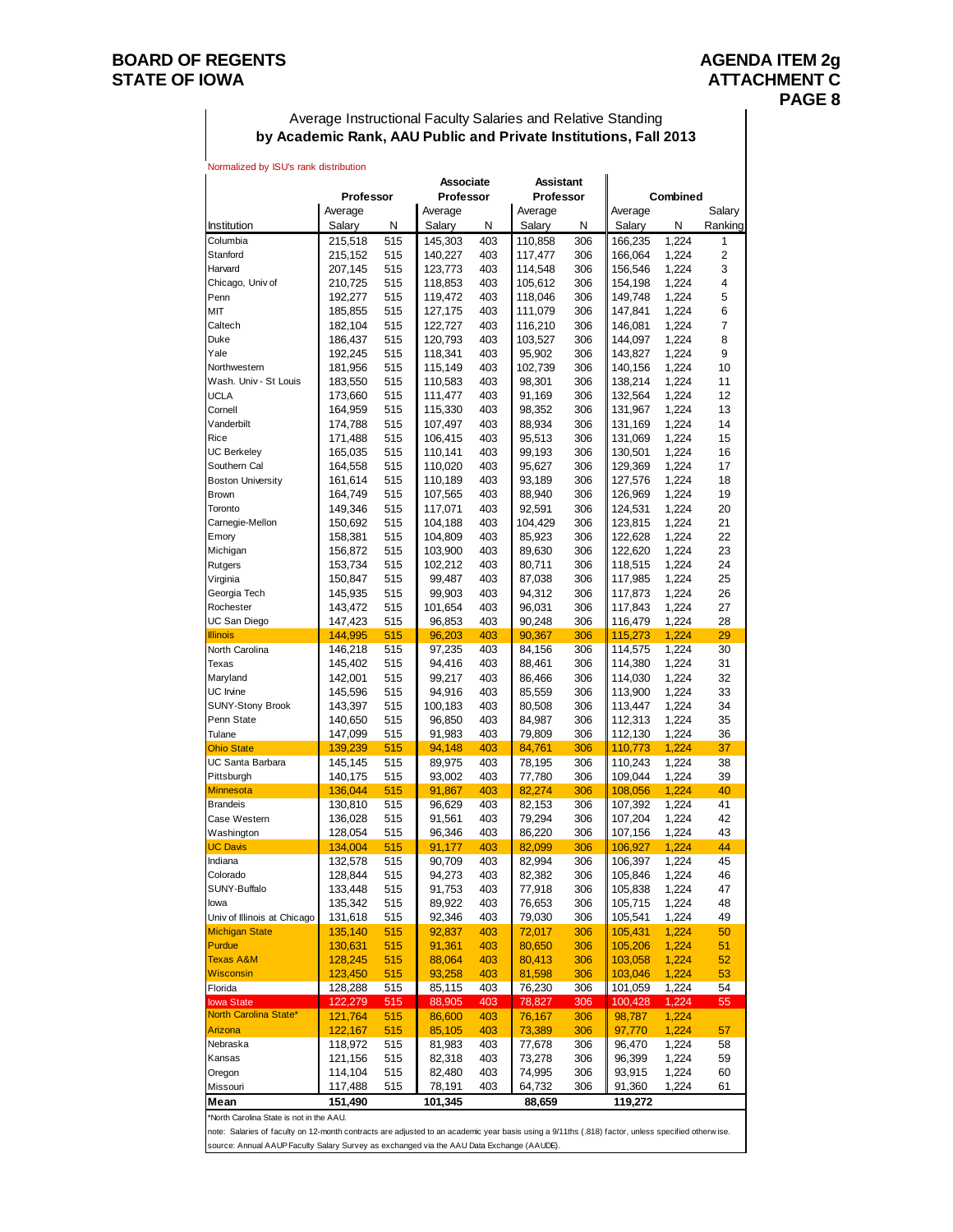## **BOARD OF REGENTS AGENDA ITEM 2g STATE OF IOWA ATTACHMENT D**

# **PAGE 9**

| Average Faculty Salaries by Academic Rank, FY 2014 |  |  |  |  |  |  |
|----------------------------------------------------|--|--|--|--|--|--|
|----------------------------------------------------|--|--|--|--|--|--|

| (Peer institutions as listed by Education Trust*)                              |                             |            |                            |                                         |                            |                |                  |            |                      |                    |            |          |
|--------------------------------------------------------------------------------|-----------------------------|------------|----------------------------|-----------------------------------------|----------------------------|----------------|------------------|------------|----------------------|--------------------|------------|----------|
|                                                                                |                             |            |                            | Peers Adjusted to UNI Rank Distribution |                            |                |                  |            |                      |                    |            |          |
|                                                                                | <b>Three Ranks Combined</b> |            | <b>Assistant Professor</b> |                                         | <b>Associate Professor</b> |                |                  | Professor  |                      |                    |            |          |
|                                                                                | Average                     | UNI        | Salary                     | Average                                 | UNI                        | Salary         | Average          | UNI        | Salary               | Average            | <b>UNI</b> | Salary   |
| <b>University</b>                                                              | Salary                      | N          | Ranking                    | Salary                                  | N                          | Ranking        | Salary           | N          | Ranking              | Salary             | N          | Ranking  |
| University of Alabama                                                          | 102,952                     | 478        | 1                          | 69,900                                  | 114                        | 7              | 91,900           | 195        | $\overline{2}$       | 138,000            | 169        | 1        |
| University of California - Riverside                                           | 102,278                     | 478        | 2                          | 81,600                                  | 114                        | 1              | 85,400           | 195        | 4                    | 135,700            | 169        | 2        |
| University of New Hampshire                                                    | 101,207                     | 478        | 3                          | 80,600                                  | 114                        | $\overline{2}$ | 94,800           | 195        | $\mathbf{1}$         | 122,500            | 169        | 3        |
| University of Mississippi-Main                                                 | 90,440                      | 478        | 4                          | 70,100                                  | 114                        | 6              | 82,000           | 195        | 8                    | 113,900            | 169        | 4        |
| University of North Carolina-Charlotte                                         | 90,144                      | 478        | 5                          | 73,100                                  | 114                        | 3              | 80,300           | 195        | 12                   | 113,000            | 169        | 5        |
| Kent State University-Main                                                     | 89,312                      | 478        | 6                          | 71,300                                  | 114                        | 4              | 82,000           | 195        | 9                    | 109,900            | 169        | 7        |
| West Chester University of Pennsylvania                                        | 89,168                      | 478        | $\overline{7}$             | 69,600                                  | 114                        | 10             | 85,500           | 195        | 3                    | 106,600            | 169        | 10       |
| University of North Texas                                                      | 88,441                      | 478        | 8                          | 67,100                                  | 114                        | 16             | 81,800           | 195        | 10                   | 110,500            | 169        | 6        |
| North Dakota State University-Main                                             | 87,834                      | 478        | 9                          | 69.800                                  | 114                        | 8              | 80,900           | 195        | 11                   | 108,000            | 169        | 8        |
| Bloomsburg University of Pennsylvania                                          | 87,353                      | 478        | 10                         | 65,400                                  | 114                        | 21             | 84,200           | 195        | 6                    | 105,800            | 169        | 12       |
| Indiana University of Pennsylvania-Main                                        | 87,038                      | 478        | 11                         | 62,800                                  | 114                        | 31             | 84,600           | 195        | 5                    | 106,200            | 169        | 11       |
| <b>Ohio University</b>                                                         | 86,441                      | 478<br>478 | 12<br>13                   | 70,400                                  | 114<br>114                 | 5<br>25        | 79,300           | 195        | 13<br>$\overline{7}$ | 105,500            | 169<br>169 | 13<br>14 |
| Kutztown University of Pennsylvania<br>University of North Carolina-Greensboro | 86,249<br>85,876            | 478        | 14                         | 64,100<br>69,800                        | 114                        | 9              | 82,600<br>76,100 | 195<br>195 | 20                   | 105,400<br>108,000 | 169        | 9        |
| <b>Central Michigan University</b>                                             | 84,505                      | 478        | 15                         | 68,500                                  | 114                        | 11             | 78,700           | 195        | 14                   | 102,000            | 169        | 16       |
| Oakland University                                                             | 84,161                      | 478        | 16                         | 66,100                                  | 114                        | 18             | 77,700           | 195        | 15                   | 103,800            | 169        | 15       |
| Mississippi State University                                                   | 82,356                      | 478        | 17                         | 67,700                                  | 114                        | 15             | 75,200           | 195        | 22                   | 100,500            | 169        | 18       |
| Northern Illinois University                                                   | 81,915                      | 478        | 18                         | 68,300                                  | 114                        | 12             | 75,500           | 195        | 21                   | 98,500             | 169        | 20       |
| East Carolina University                                                       | 80,549                      | 478        | 19                         | 68,000                                  | 114                        | 14             | 75,100           | 195        | 23                   | 95,300             | 169        | 26       |
| <b>Grand Valley State University</b>                                           | 80,458                      | 478        | 20                         | 63,000                                  | 114                        | 28             | 76,500           | 195        | 18                   | 96,800             | 169        | 22       |
| <b>Western Illinois University</b>                                             | 80,386                      | 478        | 21                         | 62,300                                  | 114                        | 34             | 76,300           | 195        | 19                   | 97,300             | 169        | 21       |
| <b>Northern Arizona University</b>                                             | 80,336                      | 478        | 22                         | 61,100                                  | 114                        | 38             | 73,500           | 195        | 25                   | 101,200            | 169        | 17       |
| Florida A & M University                                                       | 79,683                      | 478        | 23                         | 60,800                                  | 114                        | 40             | 77,100           | 195        | 16                   | 95,400             | 169        | 25       |
| Eastern Illinois University                                                    | 78.488                      | 478        | 24                         | 66,900                                  | 114                        | 17             | 73,900           | 195        | 24                   | 91,600             | 169        | 31       |
| University of North Carolina-Wilmington                                        | 78,313                      | 478        | 25                         | 63,700                                  | 114                        | 27             | 71,700           | 195        | 29                   | 95,800             | 169        | 23       |
| <b>Indiana State University</b>                                                | 78,076                      | 478        | 26                         | 64,200                                  | 114                        | 24             | 71,000           | 195        | 33                   | 95.600             | 169        | 24       |
| <b>Illinois State University</b>                                               | 77,589                      | 478        | 27                         | 68,100                                  | 114                        | 13             | 71,600           | 195        | 31                   | 90,900             | 169        | 32       |
| University of Nebraska-Omaha                                                   | 77,554                      | 478        | 28                         | 64,500                                  | 114                        | 23             | 77,000           | 195        | 17                   | 87,000             | 169        | 39       |
| California State University - Fresno                                           | 77,335                      | 478        | 29                         | 66,100                                  | 114                        | 19             | 70,500           | 195        | 36                   | 92,800             | 169        | 28       |
| University of Northern Iowa                                                    | 77,274                      | 478        | 30                         | 62,800                                  | 114                        | 32             | 72,800           | 195        | 26                   | 92,200             | 169        | 30       |
| Montana State University-Bozeman                                               | 77,178                      | 478        | 31                         | 65,100                                  | 114                        | 22             | 70,700           | 195        | 34                   | 92,800             | 169        | 29       |
| Bow ling Green State University-Main                                           | 77,017                      | 478        | 32                         | 63,000                                  | 114                        | 29             | 65,900           | 195        | 46                   | 99,300             | 169        | 19       |
| Appalachian State University                                                   | 76,354                      | 478        | 33                         | 62,900                                  | 114                        | 30             | 71,700           | 195        | 30                   | 90,800             | 169        | 33       |
| University of Minnesota-Duluth                                                 | 76,134                      | 478        | 34                         | 57,200                                  | 114                        | 48             | 72,500           | 195        | 28                   | 93,100             | 169        | 27       |
| South Dakota State University                                                  | 75,250                      | 478        | 35                         | 63,800                                  | 114                        | 26             | 72,800           | 195        | 27                   | 85,800             | 169        | 40       |
| Tennessee Technological University                                             | 74,517                      | 478        | 36                         | 60,900                                  | 114                        | 39             | 71,400           | 195        | 32                   | 87,300             | 169        | 37       |
| <b>Ball State University</b>                                                   | 74,254                      | 478<br>478 | 37<br>38                   | 58,700                                  | 114<br>114                 | 42<br>50       | 69,700<br>70,600 | 195<br>195 | 38<br>35             | 90,000<br>89,000   | 169<br>169 | 34<br>35 |
| SUNY College At Oswego<br>Saint Cloud State University                         | 73,743<br>73,295            | 478        | 39                         | 56,500<br>62.000                        | 114                        | 37             | 70.100           | 195        | 37                   | 84,600             | 169        | 44       |
| Northern Michigan University                                                   | 72,978                      | 478        | 40                         | 58,700                                  | 114                        | 43             | 69,000           | 195        | 40                   | 87,200             | 169        | 38       |
| University of Montana-Missoula                                                 | 72,717                      | 478        | 41                         | 62,200                                  | 114                        | 35             | 67,700           | 195        | 43                   | 85,600             | 169        | 42       |
| Radford University                                                             | 72,638                      | 478        | 42                         | 62,200                                  | 114                        | 36             | 69,500           | 195        | 39                   | 83,300             | 169        | 45       |
| Murray State University                                                        | 71,751                      | 478        | 43                         | 58,000                                  | 114                        | 45             | 67,700           | 195        | 42                   | 85,700             | 169        | 41       |
| University of Northern Colorado                                                | 71,572                      | 478        | 44                         | 55,200                                  | 114                        | 51             | 66,300           | 195        | 45                   | 88,700             | 169        | 36       |
| Georgia Southern University                                                    | 71,338                      | 478        | 45                         | 62,600                                  | 114                        | 33             | 67,900           | 195        | 41                   | 81,200             | 169        | 47       |
| Winona State University                                                        | 71,101                      | 478        | 46                         | 58,300                                  | 114                        | 44             | 66,800           | 195        | 44                   | 84,700             | 169        | 43       |
| University of Wisconsin-Whitew ater                                            | 70,375                      | 478        | 47                         | 65,700                                  | 114                        | 20             | 65,200           | 195        | 47                   | 79,500             | 169        | 49       |
| University of Central Arkansas                                                 | 69,029                      | 478        | 48                         | 57,900                                  | 114                        | 46             | 64,900           | 195        | 48                   | 81,300             | 169        | 46       |
| University of Wisconsin-Eau Claire                                             | 66,182                      | 478        | 49                         | 59,900                                  | 114                        | 41             | 62,300           | 195        | 49                   | 74,900             | 169        | 51       |
| University of Wisconsin-Oshkosh                                                | 65,965                      | 478        | 50                         | 57,300                                  | 114                        | 47             | 61,900           | 195        | 50                   | 76,500             | 169        | 50       |
| University of West Georgia                                                     | 65,907                      | 478        | 51                         | 52,700                                  | 114                        | 53             | 61,500           | 195        | 51                   | 79,900             | 169        | 48       |
| University of Wisconsin-Stout                                                  | 63,863                      | 478        | 52                         | 57,200                                  | 114                        | 49             | 61,400           | 195        | 52                   | 71,200             | 169        | 52       |
| University of Wisconsin-Stevens Point                                          | 60,812                      | 478        | 53                         | 53,200                                  | 114                        | 52             | 58,600           | 195        | 53                   | 68,500             | 169        | 53       |
| Stephen F Austin State University                                              |                             |            |                            |                                         |                            |                |                  |            |                      |                    |            |          |
| West Virginia University                                                       |                             |            |                            |                                         |                            |                |                  |            |                      |                    |            |          |
| Mean                                                                           | \$79,202                    |            |                            | \$64,130                                |                            |                | \$64,130         |            |                      | \$42,406           |            |          |

\*Peer institutions from the report titled *A Matter of Degrees: Improving Graduation Rates in Four-Year Colleges and Universities* , Education Trust, May 2004.

Definition of peer institutions: "Competitive" student selectivity, Masters-degree granting, between 5,000 and 14,000 students, and a median SAT score between 1,000 and 1,100. Data not av ailable for the follow ing peer institution: Stephen F Austin State Univ ersity and West Virginia Univ ersity

Data Source: ACADEME, AAUP, March-April 2014.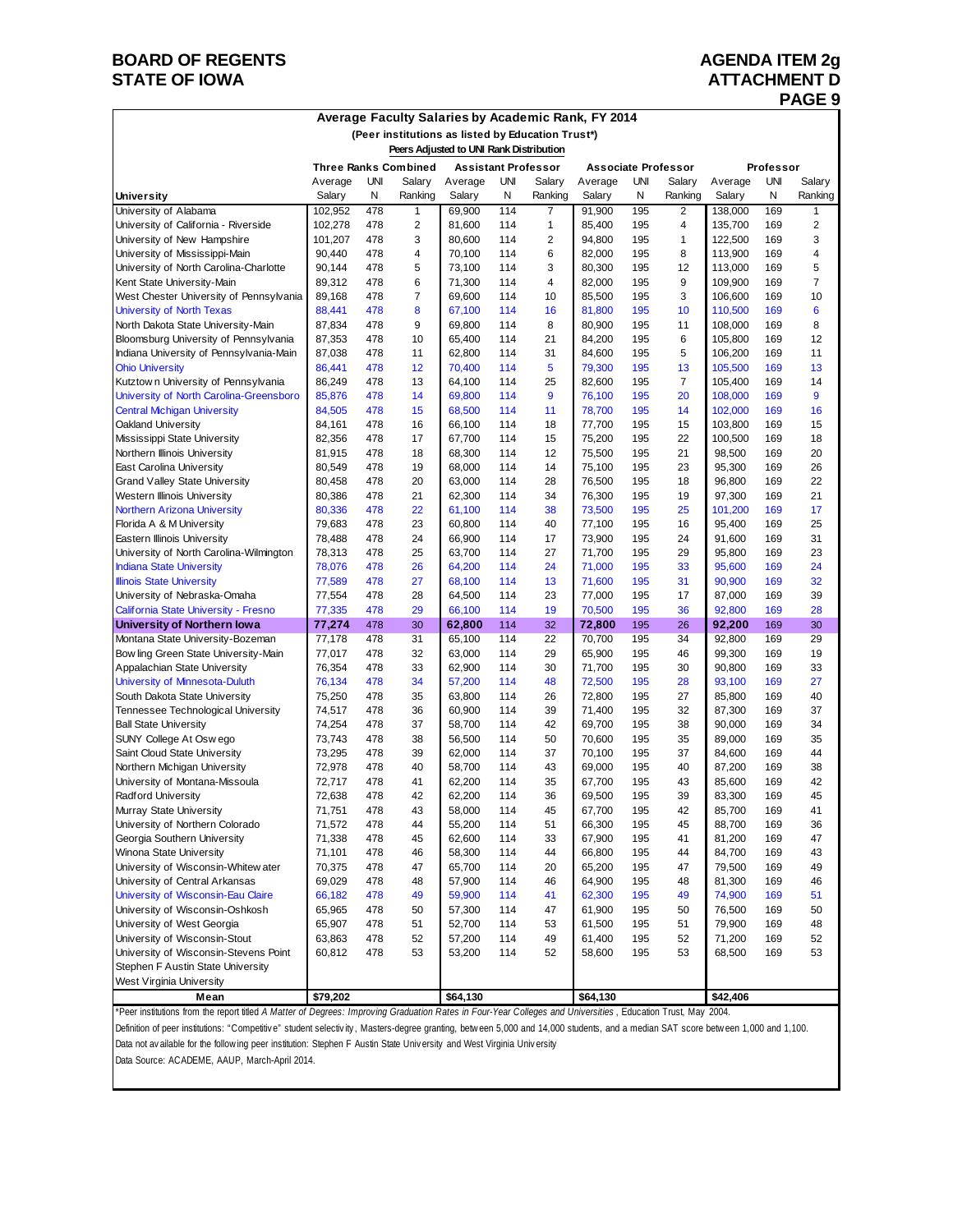



\*Percentiles by rank do not include the College of Dentistry \*Peer averages are adjusted to Iowa rank distribution, with the exception of the College of Law

Source: Association of American Universities Data Exchange -- AAUDE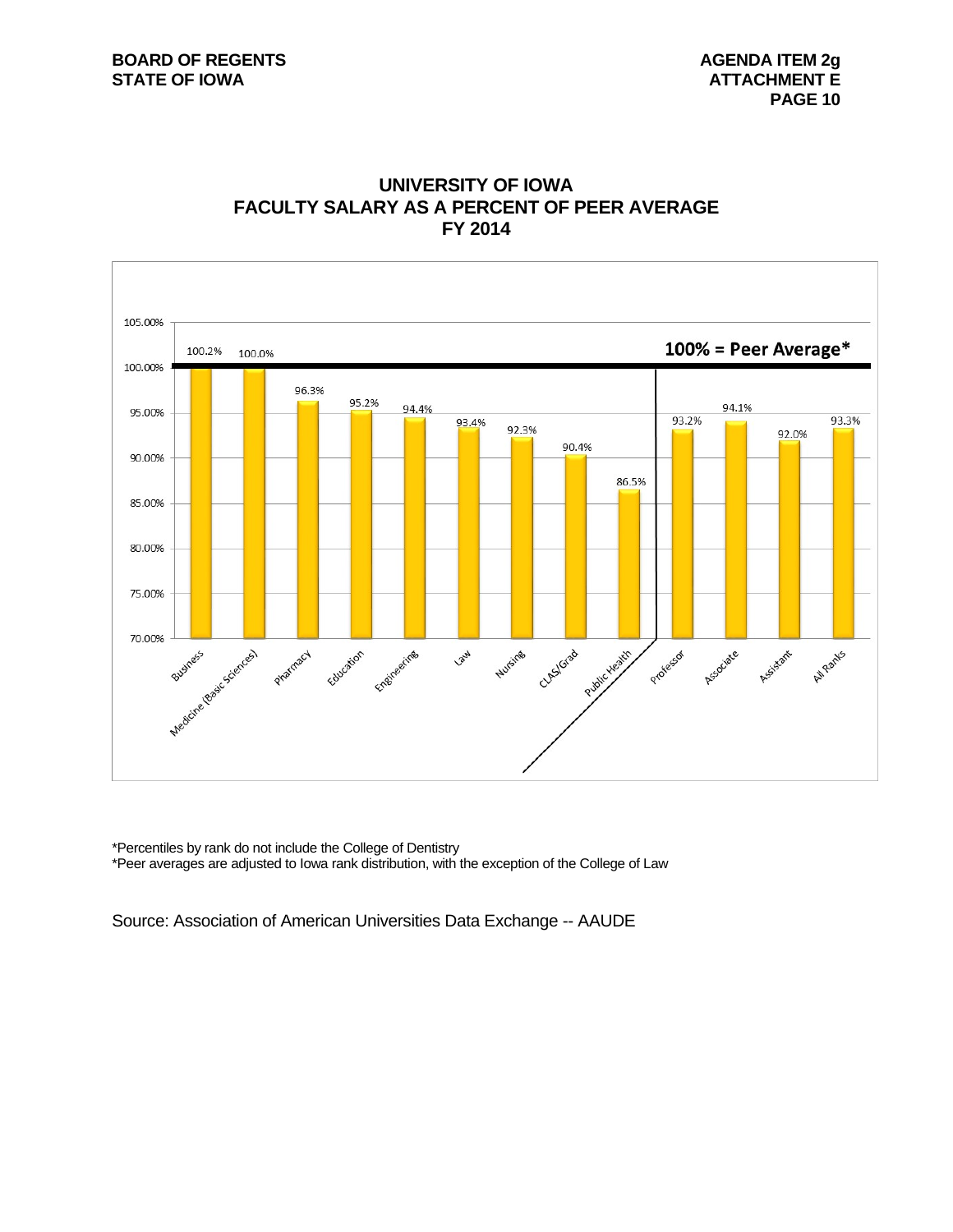| AVERAGE FACULTY SALARY INCREASES IN PEER INSTITUTIONS |                   |         |         |         |                      |
|-------------------------------------------------------|-------------------|---------|---------|---------|----------------------|
|                                                       | FY 2011 - FY 2015 |         |         |         |                      |
|                                                       | FY 2011           | FY 2012 | FY 2013 | FY 2014 | FY 2015              |
| <b>SUI PEER GROUP</b>                                 |                   |         |         |         |                      |
| Indiana University, Bloomington                       | 3.00%             | 1.50%   | 2.20%   | 2.50%   | 2.00%                |
| Ohio State University, Main Campus                    | 2.00%             | 2.00%   | 3.00%   | 2.00%   | 2.00%                |
| University of Arizona                                 | 0.00%             | 0.00%   | 0.00%   | 3.00%   | 0.00%                |
| University of California, Los Angeles                 | 0.00%             | 4.78%   | 1.75%   | 3.50%   | 3.00%                |
| University of Illinois, Urbana                        | 2.50%             | 4.40%   | 2.50%   | 2.75%   | 2.50%                |
| <b>UNIVERSITY OF IOWA</b>                             | 2.50%             | 3.13%   | 2.38%   | 2.10%   | 2.20%                |
| University of Michigan, Ann Arbor                     | n/a               | n/a     | n/a     | n/a     | n/a                  |
| University of Minnesota, Twin Cities                  | 2.00%             | 0.00%   | 2.50%   | 2.50%   | 2.50%                |
| University of North Carolina - Chapel Hill            | 0.00%             | 0.00%   | 2.00%   | 1.00%   | n/a                  |
| University of Texas, Austin                           | n/a               | 2.60%   | 2.19%   | n/a     | n/a                  |
| University of Wisconsin, Madison                      | 0.00%             | 0.00%   | 0.00%   | 1.00%   | 1.00%                |
|                                                       |                   |         |         |         |                      |
| <b>ISU PEER GROUP</b>                                 |                   |         |         |         |                      |
| <b>IOWA STATE UNIVERSITY</b>                          | 1.90%             | 2.30%   | 2.40%   | 3.20%   | 3.45%                |
| Michigan State University                             | 0.00%             | 2.00%   | 2.50%   | 2.75%   | n/a                  |
| North Carolina State University                       | 0.00%             | 0.00%   | 1.80%   | n/a     | $< 1.0\sqrt[6]{s^*}$ |
| Ohio State University, Main Campus                    | 2.00%             | 2.00%   | 3.00%   | 2.00%   | 2.00%                |
| Purdue Univesity, Main Campus                         | 0.00%             | 2.00%   | 2.30%   | 1.00%   | n/a                  |
| Texas A&M                                             | 0.00%             | 0.00%   | n/a     | n/a     | n/a                  |
| University of Arizona                                 | 0.00%             | 0.00%   | 0.00%   | 3.00%   | 0.00%                |
| University of California, Davis                       | 0.00%             | 4.78%   | n/a     | n/a     | n/a                  |
| University of Illinois, Urbana                        | 2.50%             | 4.40%   | 2.50%   | 2.75%   | 2.50%                |
| University of Minnesota, Twin Cities                  | 2.00%             | 0.00%   | 2.50%   | 2.50%   | 2.50%                |
| University of Wisconsin, Madison                      | 0.00%             | 0.00%   | 0.00%   | 1.00%   | 1.00%                |
|                                                       |                   |         |         |         |                      |
| <b>UNI PEER GROUP</b>                                 |                   |         |         |         |                      |
| California State University, Fresno                   | n/a               | n/a     | 0.00%   | n/a     | n/a                  |
| Central Michigan University                           | 3.00%             | n/a     | 1.25%   | 1.50%   | 2.00%                |
| Illinois State University                             | 2.50%             | 3.00%   | 0.00%   | n/a     | 2.00%                |
| Indiana State University, Terre Haute                 | n/a               | n/a     | n/a     | n/a     | 2.00%                |
| Northern Arizona Univesity                            | n/a               | 3.50%   | 0.00%   | 5.00%   | 3.00%                |
| Ohio University, Athens                               | 1.00%             | 3.90%   | 2.50%   | 2.00%   | n/a                  |
| University of Minnsota, Duluth                        | n/a               | 2.00%   | n/a     | n/a     | n/a                  |
| University of North Carolina, Greensboro              | n/a               | 0.00%   | 1.20%   | 0.00%   | n/a                  |
| University of North Texas                             | 0.00%             | 0.00%   | 3.00%   | 0.00%   | 1.00%                |
| UNIVERSITY OF NORTHERN IOWA                           | 3.00%             | 2.90%   | 3.52%   | 2.00%   | 2.25%                |
| University of Wisconsin, Eau Claire                   | 0.00%             | 0.00%   | 0.00%   | 1.00%   | 1.00%                |

\*faculty received \$1,000 flat amount

FY 2012 and FY 2013 increases for UNI-Faculty were 2.25% on July 1 and 1.25% on January 1 of each fiscal year which equates to 2.9% for the year; the 3.52% represents annualization of the increases.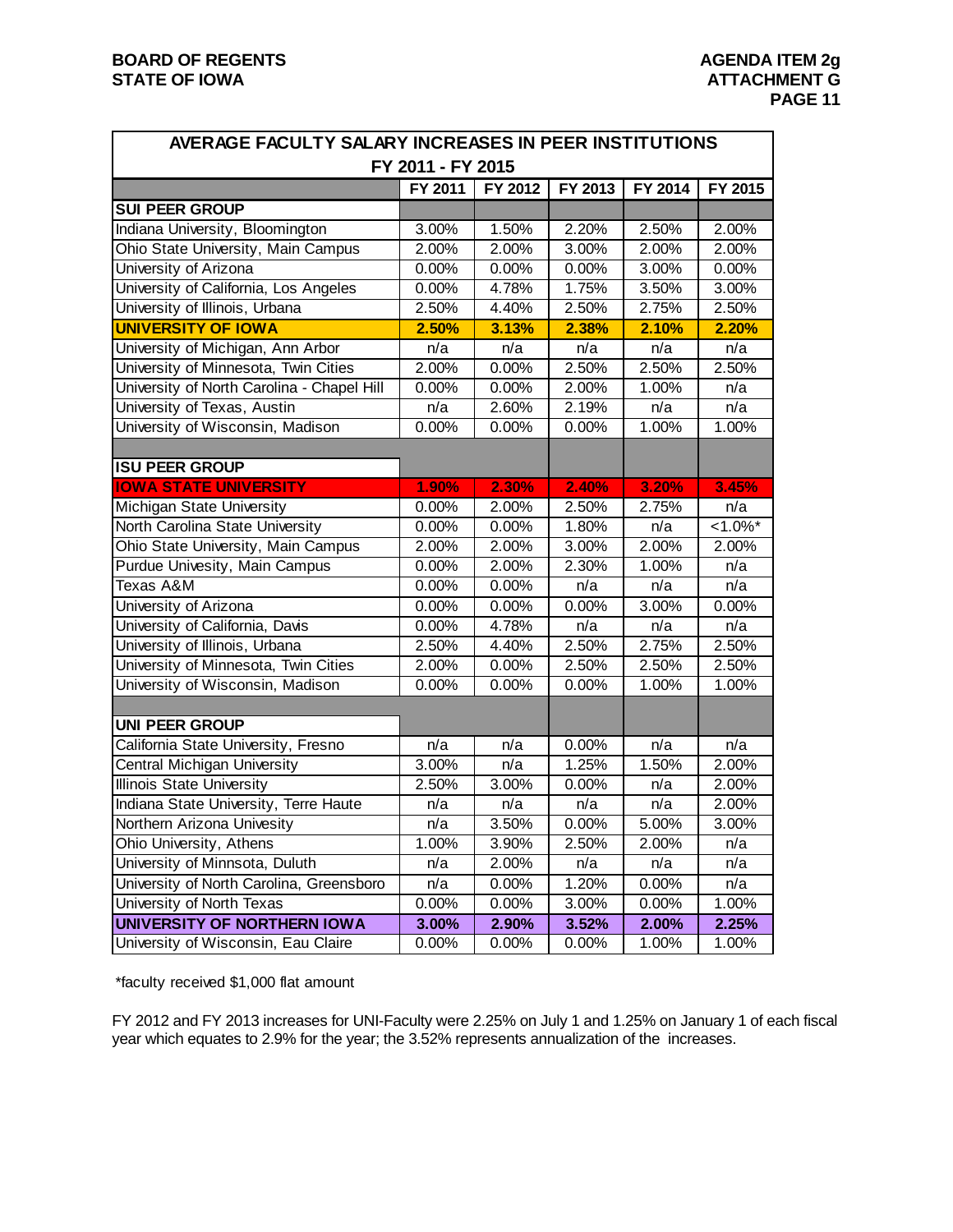## **BOARD OF REGENTS** AGENDA ITEM 2g **STATE OF IOWA ATTACHMENT H**

#### **REGENT INSTITUTIONS COMPARISON GROUPS AVERAGE FACULTY SALARIES, 2013-14 AVERAGE FACULTY TOTAL COMPENSATION, 2013-14**

|                                           |                        |                              |             | <b>Average Faculty</b> |                                |
|-------------------------------------------|------------------------|------------------------------|-------------|------------------------|--------------------------------|
|                                           | <b>Average Faculty</b> | Rank<br>Average              | Benefits as | Total<br>Compensation  | <b>Rank Total</b>              |
| <b>COMPARISON GROUPS</b>                  | Salary (all ranks)     | <b>Salary</b>                | % of Salary | (1)                    | Compensation                   |
| University of California, Los Angeles     | 147,560                | $\mathbf{1}$                 | 34.60%      | 198,678                |                                |
| University of Michigan, Ann Arbor         | 126,361                | $\overline{2}$               | 24.00%      | 156,686                | $\overline{2}$                 |
| University of Illinois, Urbana            | 117,300                | 4                            | 27.80%      | 149,909                | 3                              |
| University of Minnesota, Twin Cities      | 109,000                | $\overline{7}$               | 34.20%      | 146,210                | 4                              |
| University of North Carolina, Chapel Hill | 115,994                | 5                            | 25.80%      | 145,936                | 5                              |
| University of Texas, Austin               | 119,796                | 3                            | 19.80%      | 143,472                | 6                              |
| Ohio State University, Main Campus        | 111,300                | 6                            | 25.40%      | 139,570                | $\overline{7}$                 |
| University of Wisconsin                   | 106,800                | 9                            | 27.40%      | 136,063                | 8                              |
| <b>UNIVERSITY OF IOWA</b>                 | 104,614                | 10                           | 29.00%      | 134,932                | 9                              |
| Indiana University, Bloomington           | 107,477                | 8                            | 25.40%      | 134,755                | 10                             |
| University of Arizona                     | 99,600                 | 11                           | 28.60%      | 128,086                | 11                             |
|                                           |                        |                              |             |                        |                                |
|                                           |                        |                              |             |                        |                                |
| University of California, Davis           | 116,500                | 2                            | 29.40%      | 150,751                | $\mathbf{1}$                   |
| University of Illinois, Urbana            | 117,300                | $\mathbf{1}$                 | 27.80%      | 149,909                | 2                              |
| University of Minnesota, Twin Cities      | 109,000                | $\overline{4}$               | 34.20%      | 146,210                | $\overline{3}$                 |
| <b>Michigan State University</b>          | 104,000                | 8                            | 34.30%      | 139,672                | $\overline{4}$                 |
| Ohio State University, Main Campus        | 111,300                | 3                            | 25.40%      | 139,570                | 5                              |
| Purdue University, Main Campus            | 106,200                | 6                            | 28.70%      | 136,679                | 6                              |
| University of Wisconsin                   | 106,800                | 5                            | 27.40%      | 136,063                | $\overline{7}$                 |
| <b>IOWA STATE UNIVERSITY</b>              | 100,400                | $\overline{9}$               | 32.20%      | 132,729                | 8                              |
| University of Arizona                     | 99,600                 | 10                           | 28.60%      | 128,086                | 9                              |
| North Carolina State University           | 99,400                 | 11                           | 28.10%      | 127,331                | 10                             |
| Texas A & M                               | 106,100                | $\overline{7}$               | 19.90%      | 127,214                | 11                             |
|                                           |                        |                              |             |                        |                                |
| Indiana State University, Terre Haute     |                        |                              | 51.00%      |                        |                                |
|                                           | 77,800                 | $\overline{7}$               |             | 117,600                | $\mathbf{1}$<br>$\overline{2}$ |
| Central Michigan University               | 86,500                 | $\overline{2}$               | 35.60%      | 117,000                |                                |
| Ohio University, Athens                   | 85,500                 | 3<br>$\overline{\mathbf{4}}$ | 33.80%      | 114,500                | 3                              |
| University of North Carolina, Greensboro  | 84,700                 |                              | 29.80%      | 108,900                | 4                              |
| California State University, Fresno       | 79,200                 | $\overline{6}$               | 35.50%      | 106,400                | 5<br>6                         |
| University of Minnesota, Duluth           | 72,600                 | 10                           | 48.60%      | 106,400                |                                |
| University of North Texas                 | 89,100                 | $\mathbf{1}$                 | 18.30%      | 104,800                | $\overline{7}$                 |
| Northern Arizona University               | 79,600                 | 5                            | 31.70%      | 104,800                | 8                              |
| <b>Illinois State University</b>          | 77,400                 | $\overline{8}$               | 31.50%      | 101,500                | 9                              |
| <b>UNIVERSITY OF NORTHERN IOWA</b>        | 77,300                 | $\boldsymbol{9}$             | 30.50%      | 101,200                | 10                             |
| University of Wisconsin, Eau Claire       | 65,600                 | 11                           | 41.30%      | 92,300                 | 11                             |

Source: SUI and ISU -- AAUP Faculty Compensation Survey acquired through AAU Data Exchange

UNI -- Academe,Bulletin of the American Association University Professors, March-April 2013

(1) Total compensation includes [a] retirement contributions; [b] medical insurance; [c] disability income protection

[d] tuition for faculty dependents; [e] dental insurance; [f] social security; [g] unemployment insurance; [h] group life insurance

[i] w orkers compensation premiums; [j] other benefits such as moving expenses